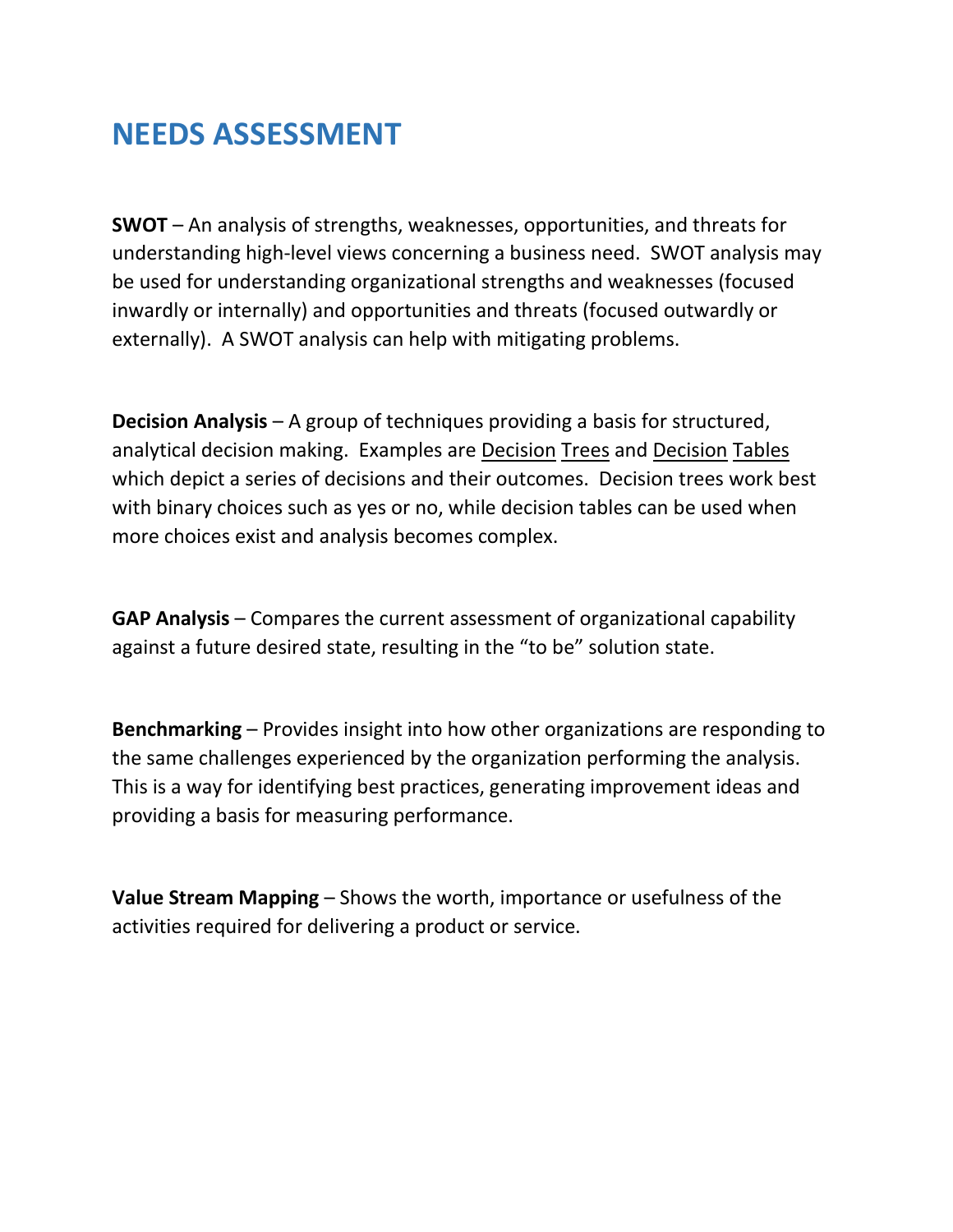## **MANAGEMENT PLANNING**

**Stakeholder Register** – Identifies and analyzes the stakeholders who will have a role in the requirements process. Mind Mapping™ is a related technique which can assist with characterizing and analyzing stakeholders.

**RACI** - Also known as ACRI and RASCI, this is way for ensuring clear roles, responsibilities and accountabilities while designating a single primary contact for each task. Implementing a RACI matrix is a technique for grouping stakeholders.

**R** denotes **Responsible**, indicating the person performing the work.

**A** denotes **Accountable**, indicating the person approving the work.

**S**, which is sometimes used, denotes **Supportive** and is the person who is assigned to support another role.

**C** denotes **Consulted**, indicating those to be consulted for input who are often Subject Matter Experts or SMEs.

**I** denotes **Informed** and is the person or group to be apprised of the progress.

**Project Artifacts** – Matter describing the project's requirements, such as the project scope statement, project charter and project objectives. The artifacts are progressively elaborated.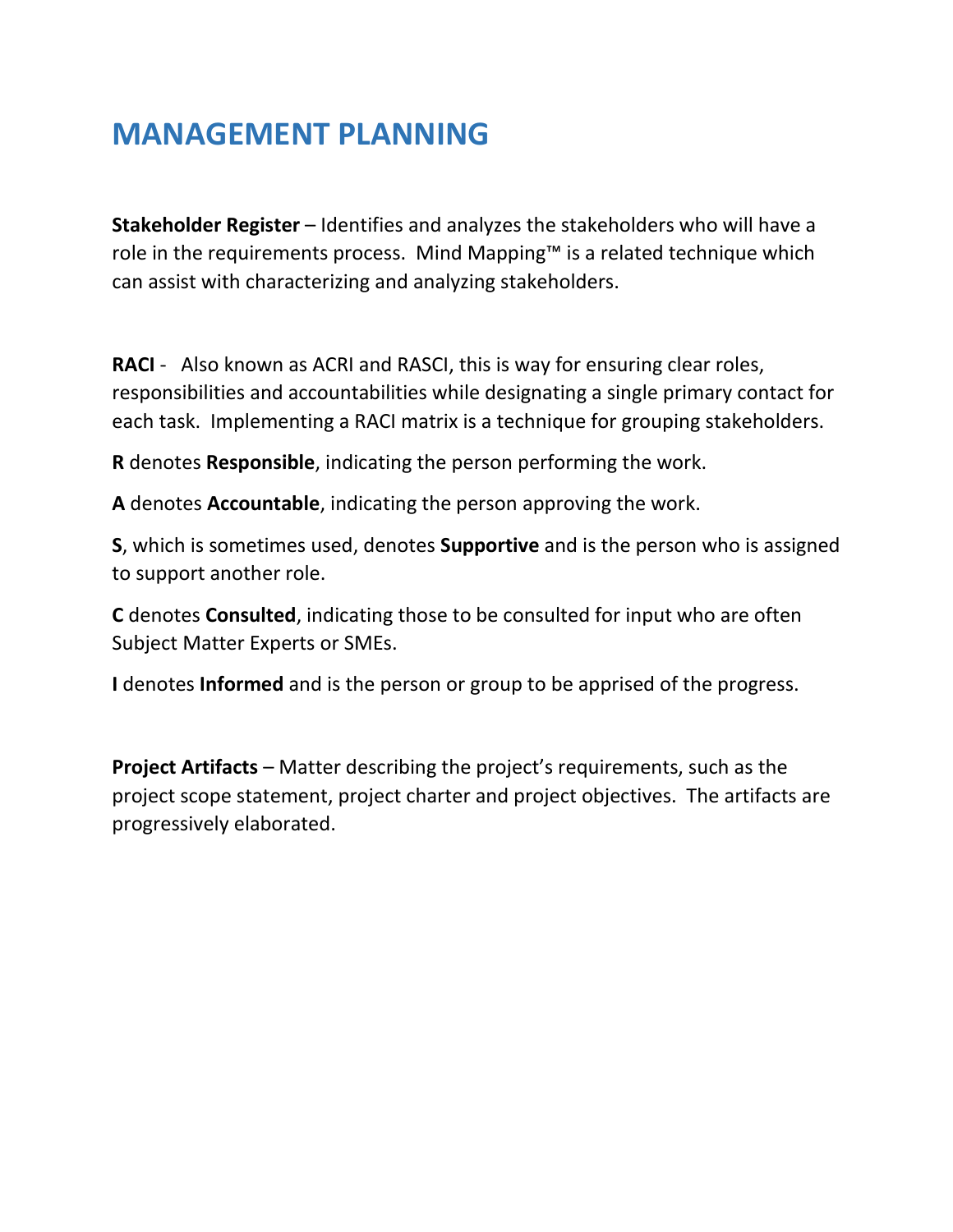## **MANAGEMENT PLANNING CONT'D**

**Organizational Standards** – Established organizational standards, templates, process documents, operating procedures and tools. For example, an organization may subscribe to a certain type of Agile process. Investigating whether organizational standards exist can save considerable time by foregoing the development of tools and templates that already exist, and avoiding re-work.

**Requirements Management Plan** - Describes how requirements activities will be planned and managed. The plan can include how requirements are to be developed, tracked, managed, validated and reported, and the requirements communication and authorization process. Once the plan is complete, the plan should be reviewed with key stakeholders and presented to the sponsor for approval. Approval may be formal or informal depending on the agreed-upon process. Once approved, the plan may be updated throughout the requirements process.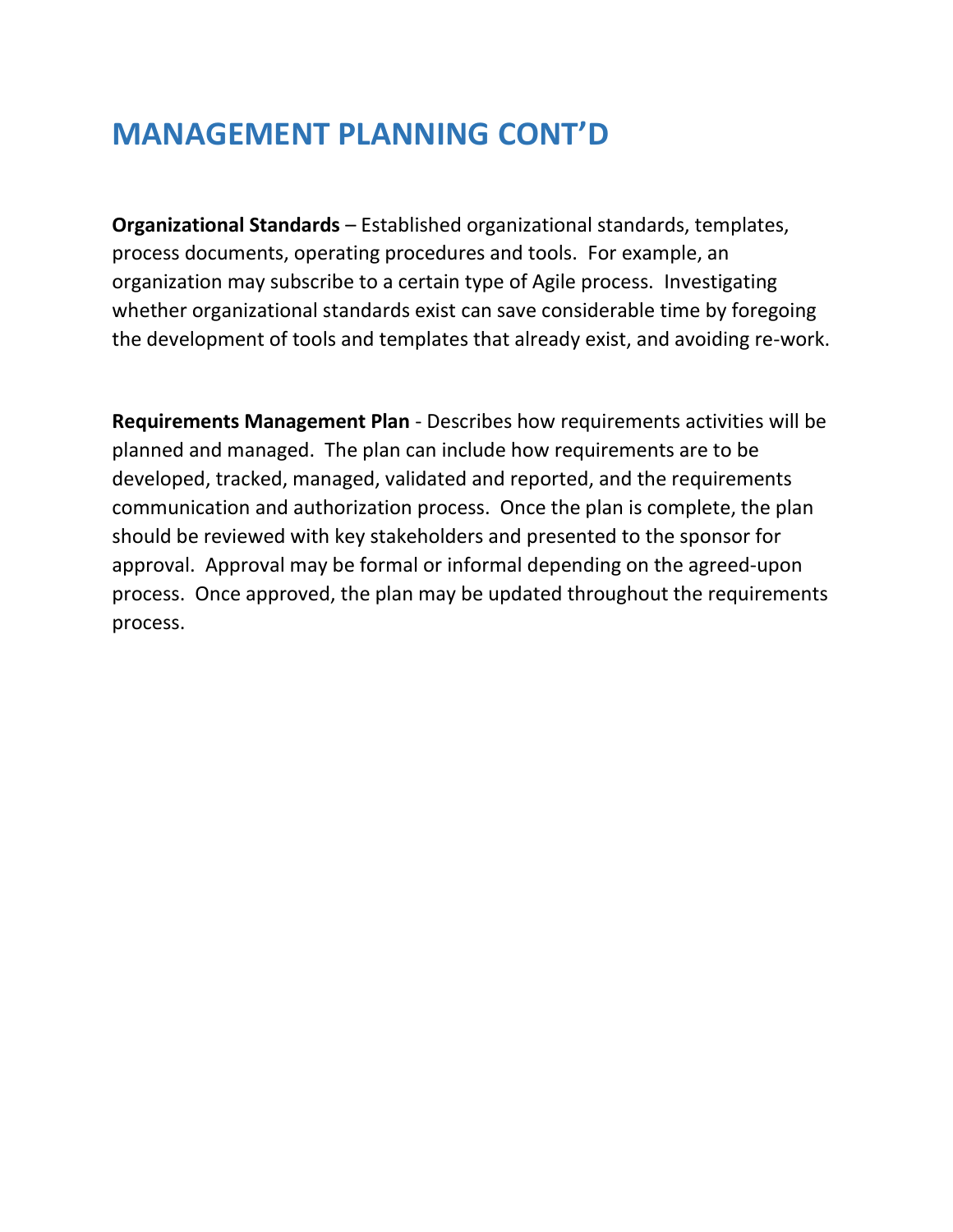## **ELICITATION**

**Brainstorming –** A group technique used to generate multiple ideas related to a particular subject. Similar techniques include the nominal group technique, mindmapping, affinity diagrams and multi-criteria decision analysis.

**Document Analysis** – The inspection of a wide range of materials such as strategic business plans, regulations, and process flows to gain an understanding for a good starting point for eliciting relevant product details. Current, accurate documentation is helpful for safeguarding against erroneous information.

**Facilitated Workshops** – Interactive workshops held for identifying requirements, often where resolving conflict and reaching consensus is needed.

**Focus Groups** - A way of gaining qualitative feedback whereby prequalified participants such as subject matter experts (SMEs) are assembled in a group setting for sharing their attitudes and expectations about a particular product or service.

**Interface Analysis** – This method is useful for identifying additional stakeholders who may be affected by system interface changes or interoperability issues. Interface analysis is used to define requirements by examining system interactions between users, processes and other system components.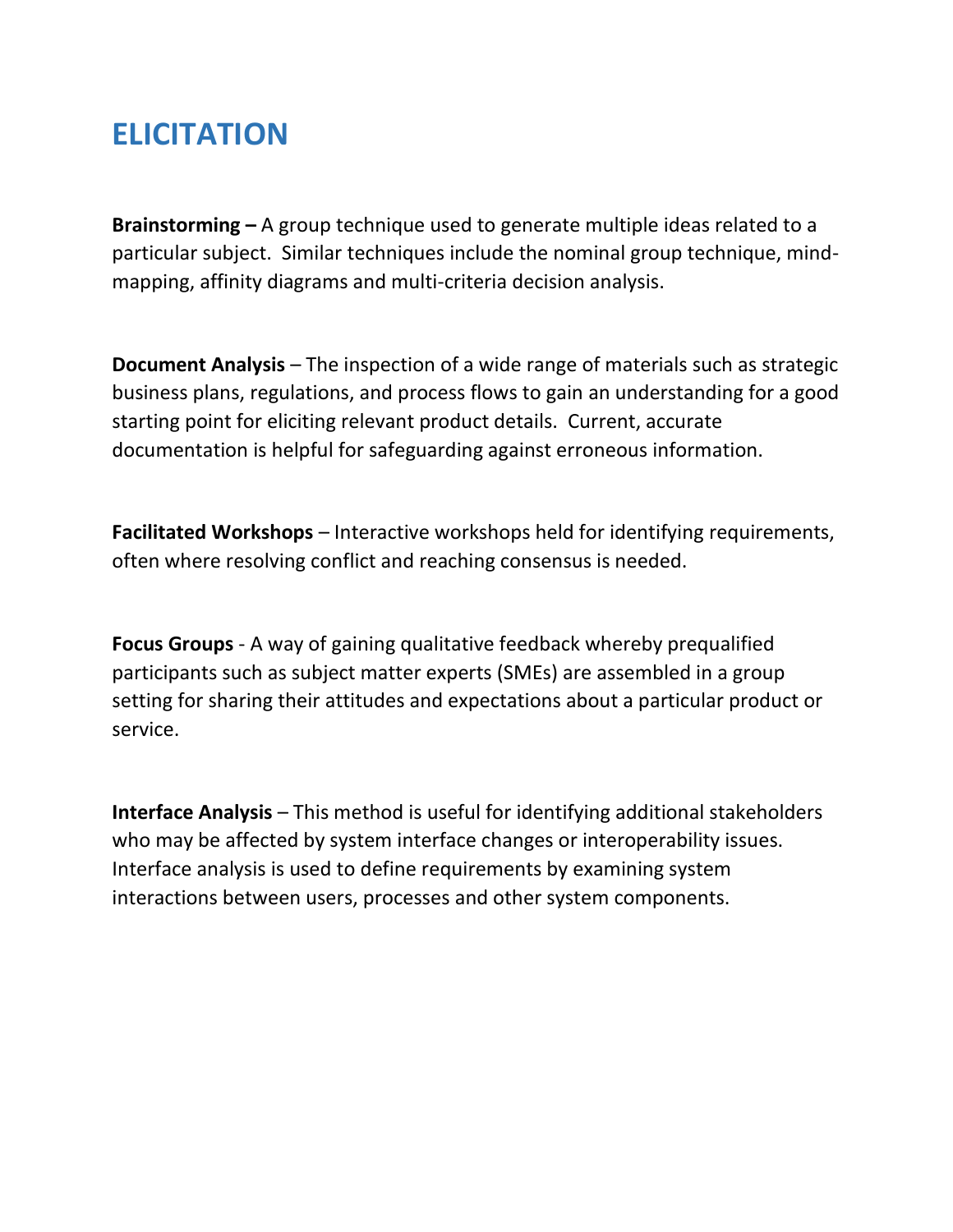# **ELICITATION CONT'D**

**Interviews** – A methodical approach used to elicit stakeholder information by asking relevant questions and documenting responses. Questions are posed to participants for identifying functions and capabilities that should exist in the end product, service or result. Interviews may be structured, or unstructured and may include open-ended or closed-ended questions. User stories and use cases may be elicited via interviews.

**Observation** – Also known as "job shadowing," observation provides a direct way of viewing people in their environment to analyze how they perform their jobs and execute processes within their environment. Observation is often used for eliciting tacit requirements that may be difficult or impossible to verbalize.

**Prototypes** – Prototyping is a way for obtaining early requirements feedback by providing a working model of the expected product prior to actual development. The model is then used to progressively refine requirements as stakeholders test, experiment and provide feedback. A wireframe is a type of prototyping whereby "mock-up" visual computer screen displays are asserted and progressively elaborated.

**Questionnaires/Surveys** - These are used for quickly soliciting and obtaining information from a large number of users. These are most effective when quick responses are needed and stakeholders are geographically dispersed. Closedended questionnaires provide the respondent with a predefined list of responses from which to choose while open-ended questions allow the respondent to answer questions in their own words.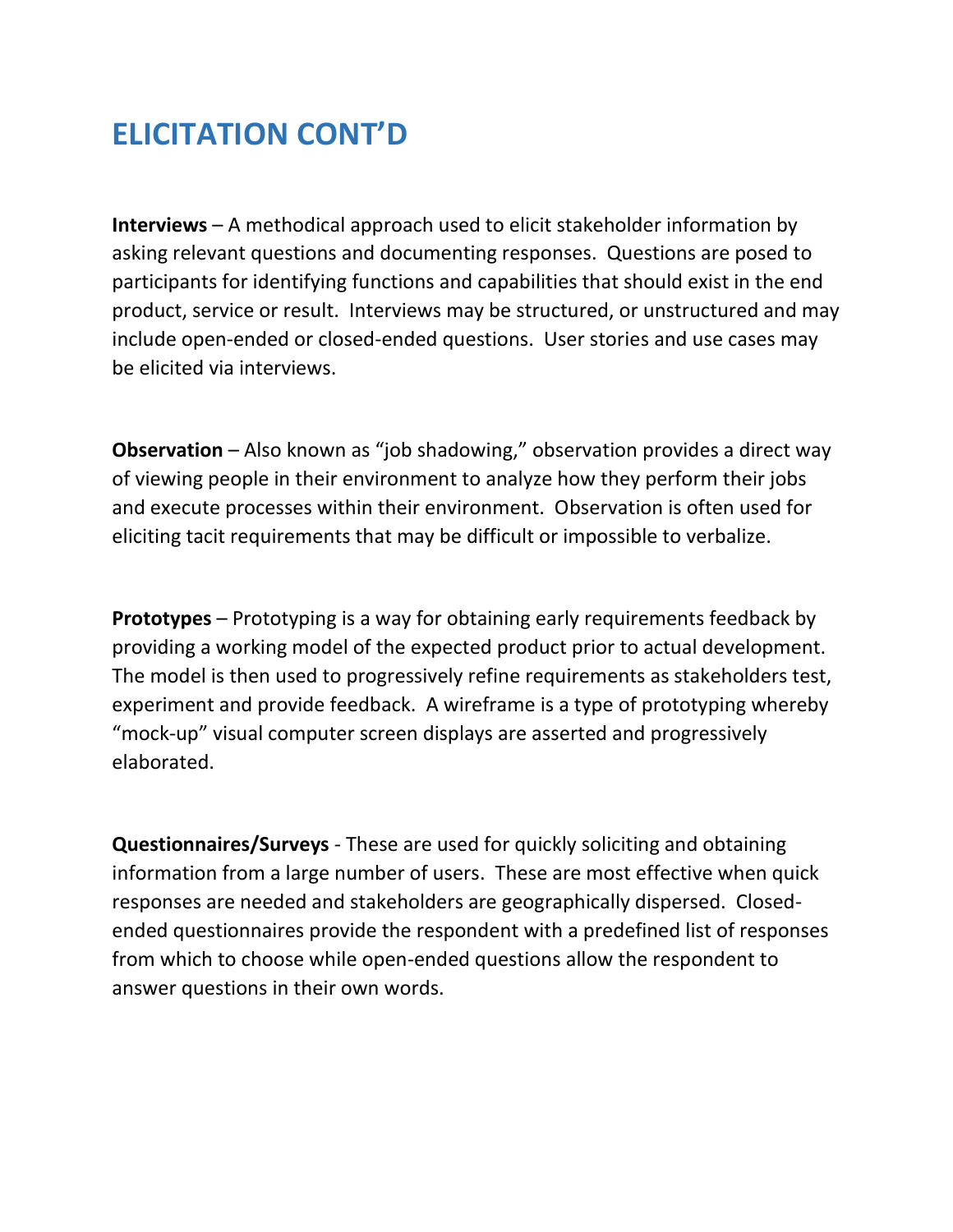#### **ANALYSIS**

**Backlog Management** – In Agile, user stories populate a backlog and are used as a basis for prioritizing development. As user stories get closer to the top of the backlog, they are elaborated and refined using relevant modeling techniques for generating enough detail for development. This process is known as "grooming the backlog."

**Modeling** – Models are used for determining what is important and valuable so the right requirements are created. Model categories, defined by the information conveyed, include **Function**, **Interface**, **Process**, **Rule**, and **Scope** models. **Scope** models include **Context Diagrams**, **Ecosystem Maps**, **Use Case Diagrams**, **Feature Models** and **Goal Models**. **Scope** models are used for identifying boundaries and express the features, functions, capabilities and boundaries of the domain being analyzed. **Function** models reveal what is required to be done, as opposed to **Process** models which describe a process. **Function** models, which include **Functional Decomposition Models**, and **Feature Tree Models** can be used for assessing cost, performance, roles and risk dimensions which aid in the selection of specific functions for improvement.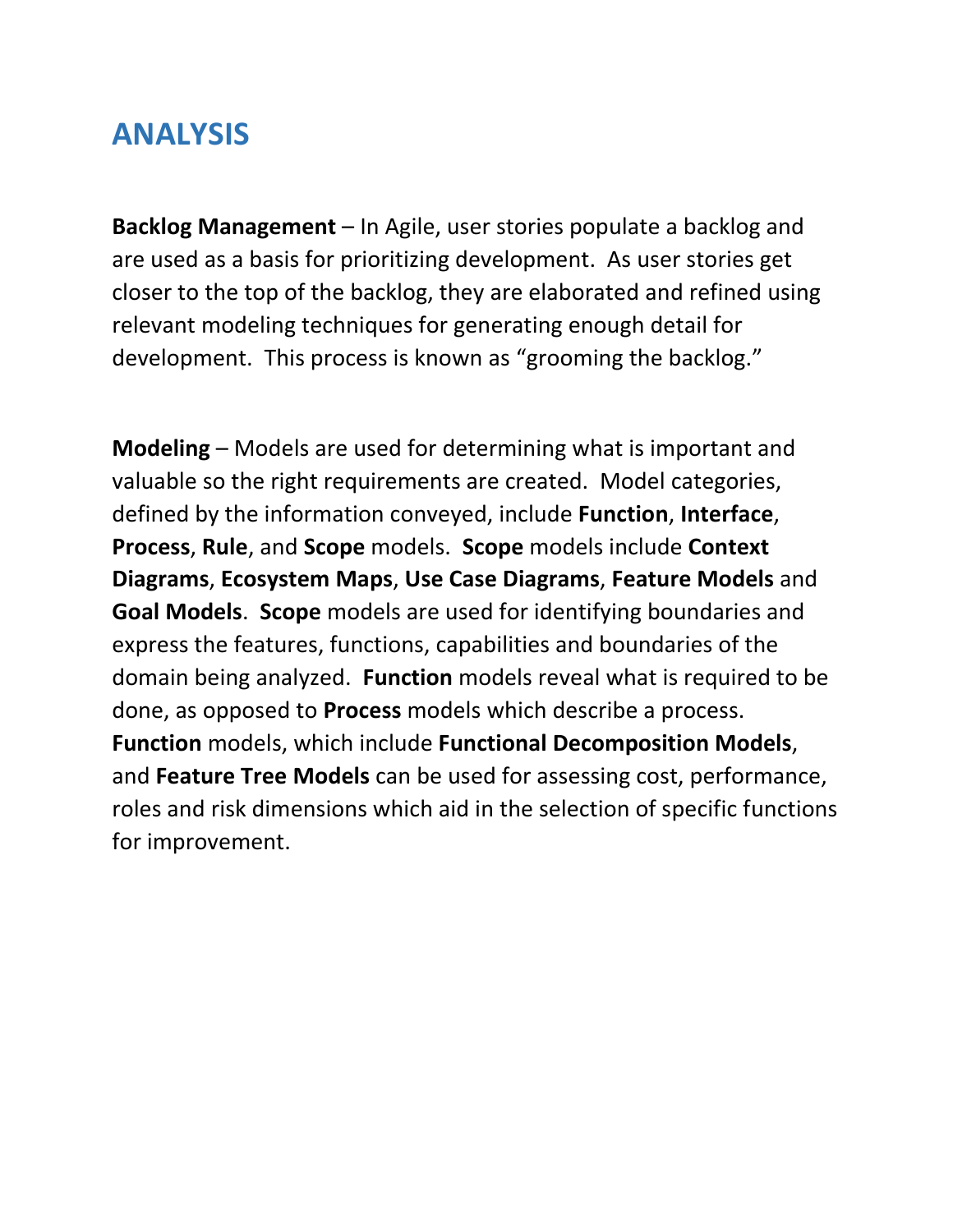### **ANALYSIS CONT'D**

**Modeling Cont'd - Use Cases** and **User Stories** are examples of **Process**  models. **Use Cases** describe a system's behavior from the user's perspective and provide a high-level view of intended functionality. **User Stories** can be used to manage, prioritize, trace and allocate functionality and are statements in everyday language from the user's viewpoint. **Rule** models document policies, rules and decisions that are required to be adhered to by the solution. A **Business Rule Catalog** is a repository of business rules and related attributes which define the guidelines and standards influencing solution behavior. Business rules are generally documented in a type of computation, fact or constraint and should be defined during elicitation and analysis because they could lead to functional requirements that exist for supporting business rules. **Decision Trees** and **Decision Tables** document a series of decisions and their associated outcomes, and are used for representing complex business rules including possible conditions and actions. **Interface** models document the relationships and interactions among systems and/or users within a solution. **Report Tables**, **System Interface Tables**, **User Interface Flow**, **Display-Action-Response (DAR)** and **N2 Diagrams** are common interface models. An **N2 Diagram**, used for identifying and tracing requirements affecting more than one part of a system, is represented in tabular format and used to identify and represent interfaces among system elements.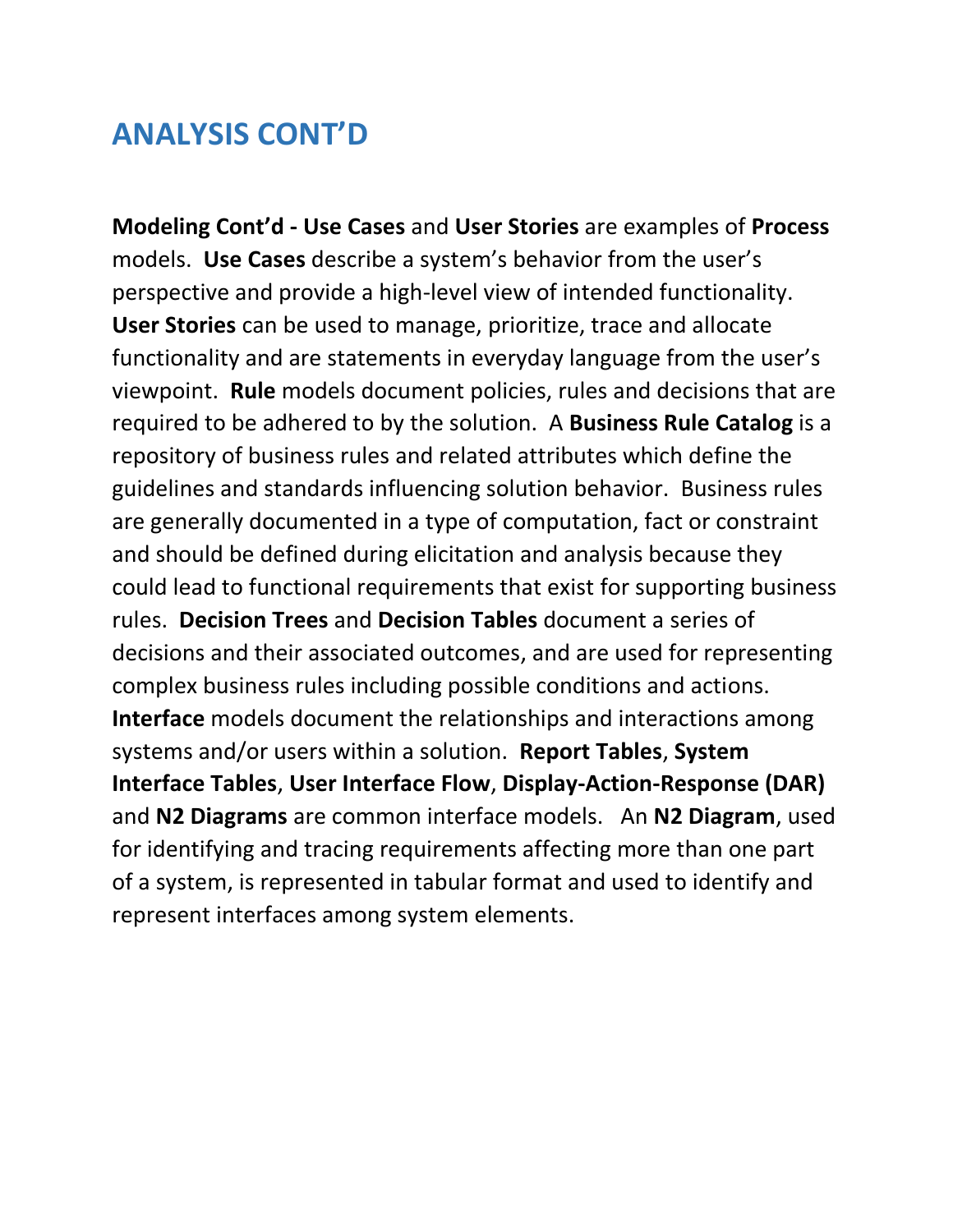# **ANALYSIS CONT'D**

**Modeling Cont'd - Data** models describe the system's specific information needs and the transition of this information throughout its lifecycle. Showing the relationships between data and processes provides additional details needed to extract requirements and related business rules. An **Entity Relationship Diagram**, also known as a **Business Data Diagram**, shows the data objects involved and the relationships between the objects including cardinality. A **Data Dictionary** provides a description of the fields, attributes and properties defining relevant data objects. A **Data Flow Diagram** portrays the movement of data through a system and how the data is manipulated, to include showing where information is stored. **RML**, **Requirements Modeling Language**, **UML**, **Unified Modeling Language**, **BPMN**, **Business Processing Modeling Notation** and **SysML**, **System Modeling Language** are additional modeling techniques.

**MoSCoW** – Establishes requirement priorities by categorizing requirements by must have, should have, won't have and could have.

**Timeboxing** – Assessing and establishing with participants the period of time required for a defined activity or deliverable.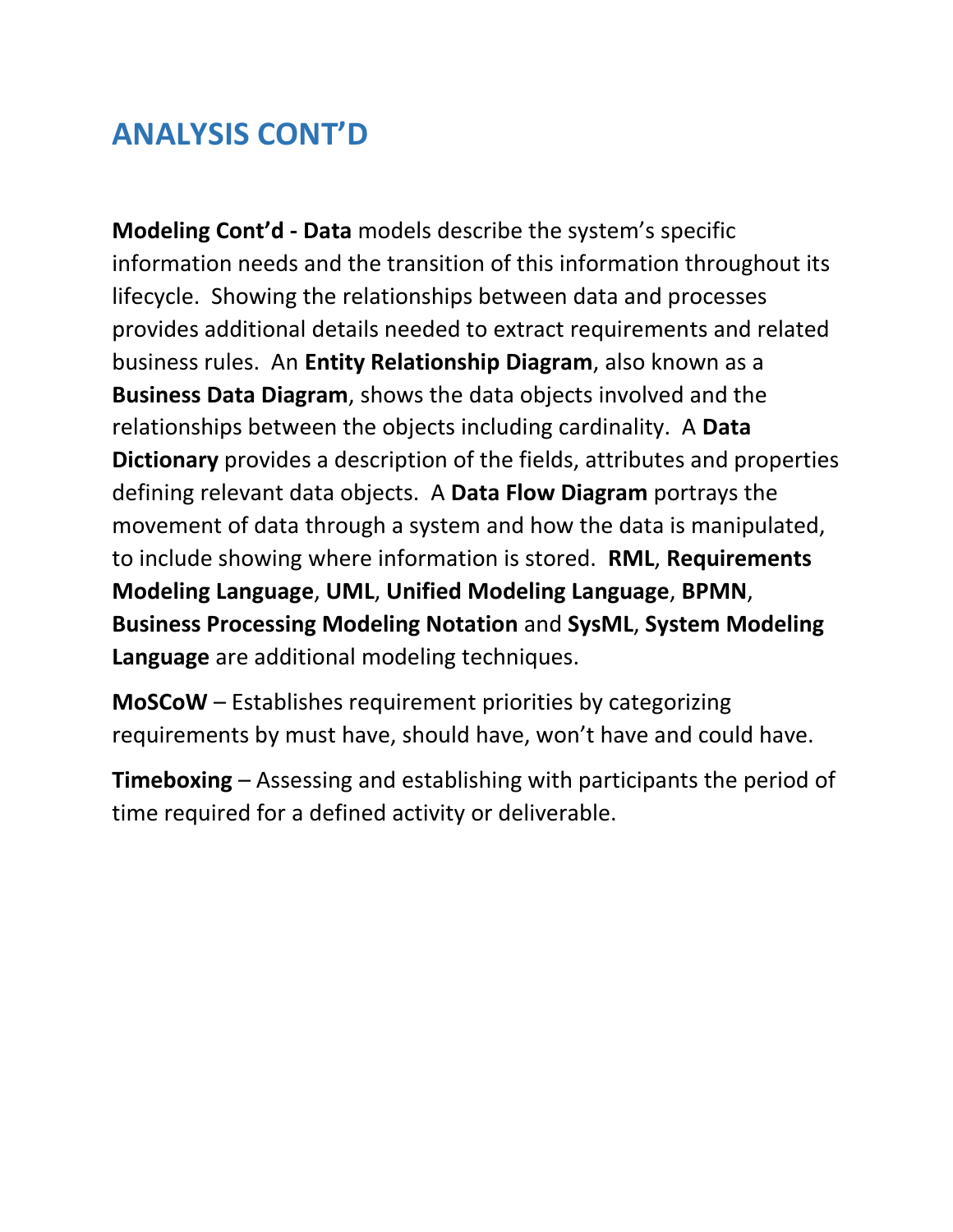# **MONITORING & CONTROLLING**

**Change Control Boards -** Often referred to as CCB, or sometimes RCB (Release Control Board), this is a formally chartered group of stakeholders responsible for reviewing, evaluating, approving, delaying, or rejecting project changes in addition to recording and communicating these decisions. Some projects forego using a CCB.

**Dependency Analysis** – Requirements sometimes relate to other requirements and therefore sometimes satisfying a requirement depends on another requirement being present. Dependency Analysis discovers dependent relationships, and are often illustrated using traceability trees.

**Impact Analysis** – Impact analysis assesses proposed requirements changes including identifying risks associated with a change, work required for the change, schedule and cost implications. Additionally, the effect the requirement change has on value is an important consideration.

**Traceability Matrix** – A grid linking requirements from their origin to the deliverables satisfying the requirements. The matrix provides a structure for managing changes while supporting the goal that each requirement adds value by linking it to the business and project objectives and helping ensure approved requirements are delivered.